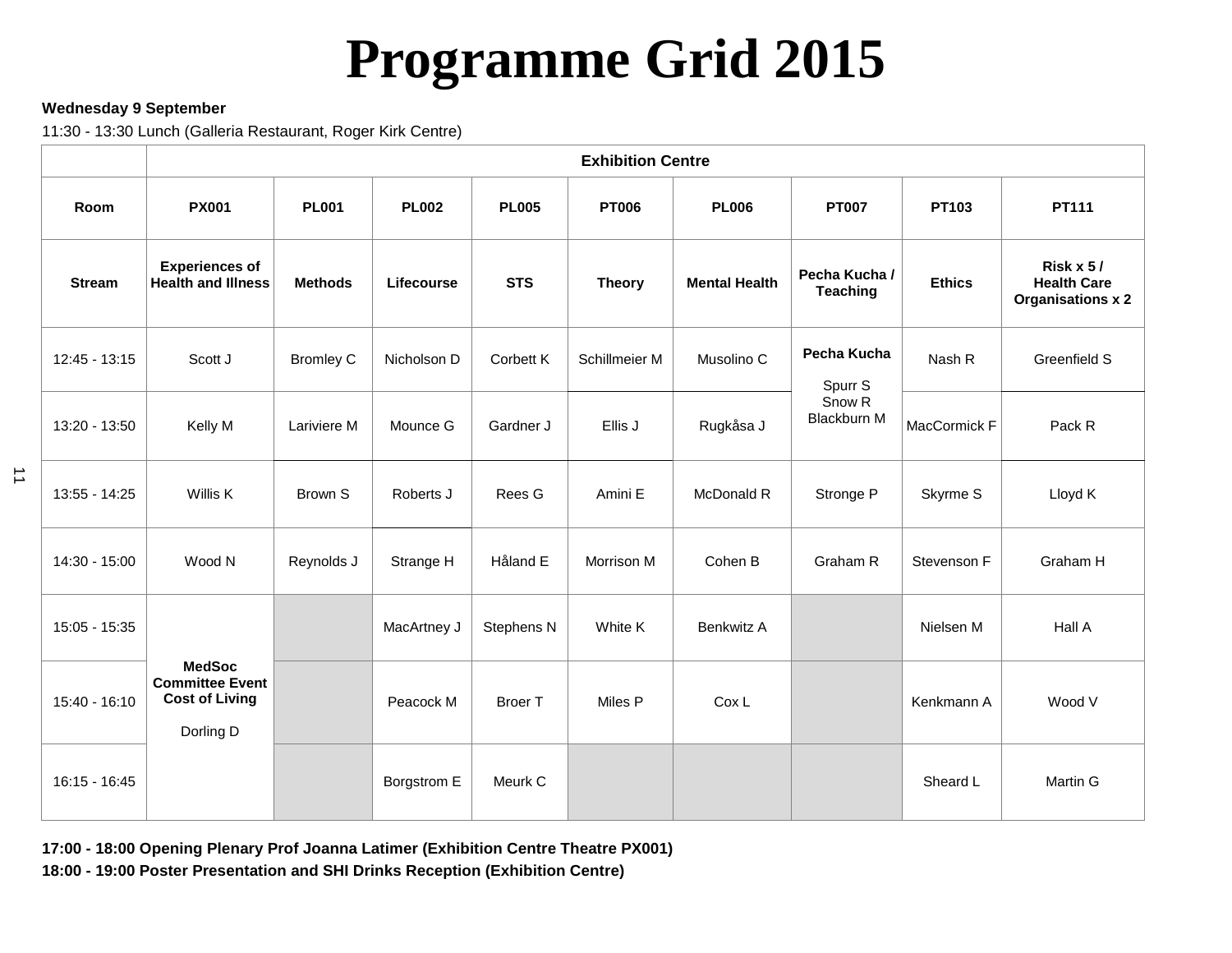## **Thursday 10 September Morning**

 $\vec{v}$ 

07:00 - 09:30 Breakfast (Galleria Restaurant, Roger Kirk Centre)

|                 | <b>Exhibition Centre</b>                                     |                                                       |            |                                         |                         |                  |                                                                                  |                                  |                                           |
|-----------------|--------------------------------------------------------------|-------------------------------------------------------|------------|-----------------------------------------|-------------------------|------------------|----------------------------------------------------------------------------------|----------------------------------|-------------------------------------------|
| Room            | <b>PX001</b>                                                 | <b>PL001</b><br><b>PL002</b>                          |            | <b>PL005</b>                            | <b>PT006</b>            | <b>PL006</b>     | <b>PT007</b>                                                                     | PT103                            | PT111                                     |
| <b>Stream</b>   | <b>Experiences of</b><br><b>Health and</b><br><b>Illness</b> | <b>Patient-</b><br>Professional<br><b>Interaction</b> | Lifecourse | <b>STS</b>                              | <b>Inequalities</b>     | Citizenship      | <b>Theory</b>                                                                    | <b>Embodiment</b><br>and Emotion | <b>Healthcare</b><br><b>Organisations</b> |
| $08:30 - 09:00$ | Hester K                                                     | <b>Trondsen M</b>                                     | Foster J   | Symposium<br><b>Critical</b><br>studies | Davis P                 | Thomas H         | Koupaei S                                                                        | Addison M                        | Warwick-Giles L                           |
| $09:05 - 09:35$ | Hutchinson A                                                 | Colinet S                                             | Coxon K    | of self-care<br>Weiner K<br>Tutton R    | Clarke D                | Boylan A M       | Johnsen E                                                                        | Spiegelhalter K                  | Taylor R                                  |
| $09:40 - 10:10$ | Yamanaka H                                                   | Thetford C                                            | Ross E     | Henwood F<br>Will C<br>Eborall H        | Anderson de<br>Cuevas R | Hiscock J        | Ward C                                                                           | Buse C                           | Johnson E                                 |
| $10:15 - 10:45$ | Dunnett S                                                    | Latchem J                                             | Fuchs B    | Finlay T                                | Borooah Pyatt R         | Fox N            | Tjora A                                                                          | Monaghan L                       | Patnaik A                                 |
| 10:50 - 11:20   | Jaspal R                                                     | Robinson V                                            | Larkin M   | Faulkner A                              | Reeves A                | McLaughlin J     | <b>Special Event</b><br><b>Transforming the</b><br>Patient to the<br>Participant | <b>Buldeo P</b>                  | Bryce C                                   |
| 11:25 - 11:55   | Parry R                                                      | Didziokaite G                                         | Green R    | <b>Martin P</b>                         | Armour <sub>S</sub>     | Larsen K         | Baim-Lance A<br>Llewellyn H<br>Renedo A                                          | Martin W                         | Waring J                                  |
| 12:00 - 12:30   | Clarke A                                                     | Griffith V                                            |            | Mwale S                                 |                         | Arribas-Ayllon M | Filipe A<br>Robert G                                                             | <b>Hedlund M</b>                 | Farre A                                   |

**12:15 – 12:45 Applied Qualitative Health Research Group: Drop-in Lunch Time Meeting**

12:30 - 14:00 Lunch (Galleria Restaurant, Roger Kirk Centre**)**

**12:45 - 13:45 BSA Medical Sociology Group Annual General Meeting (Bar Area, Galleria Restaurant, Roger Kirk Centre)**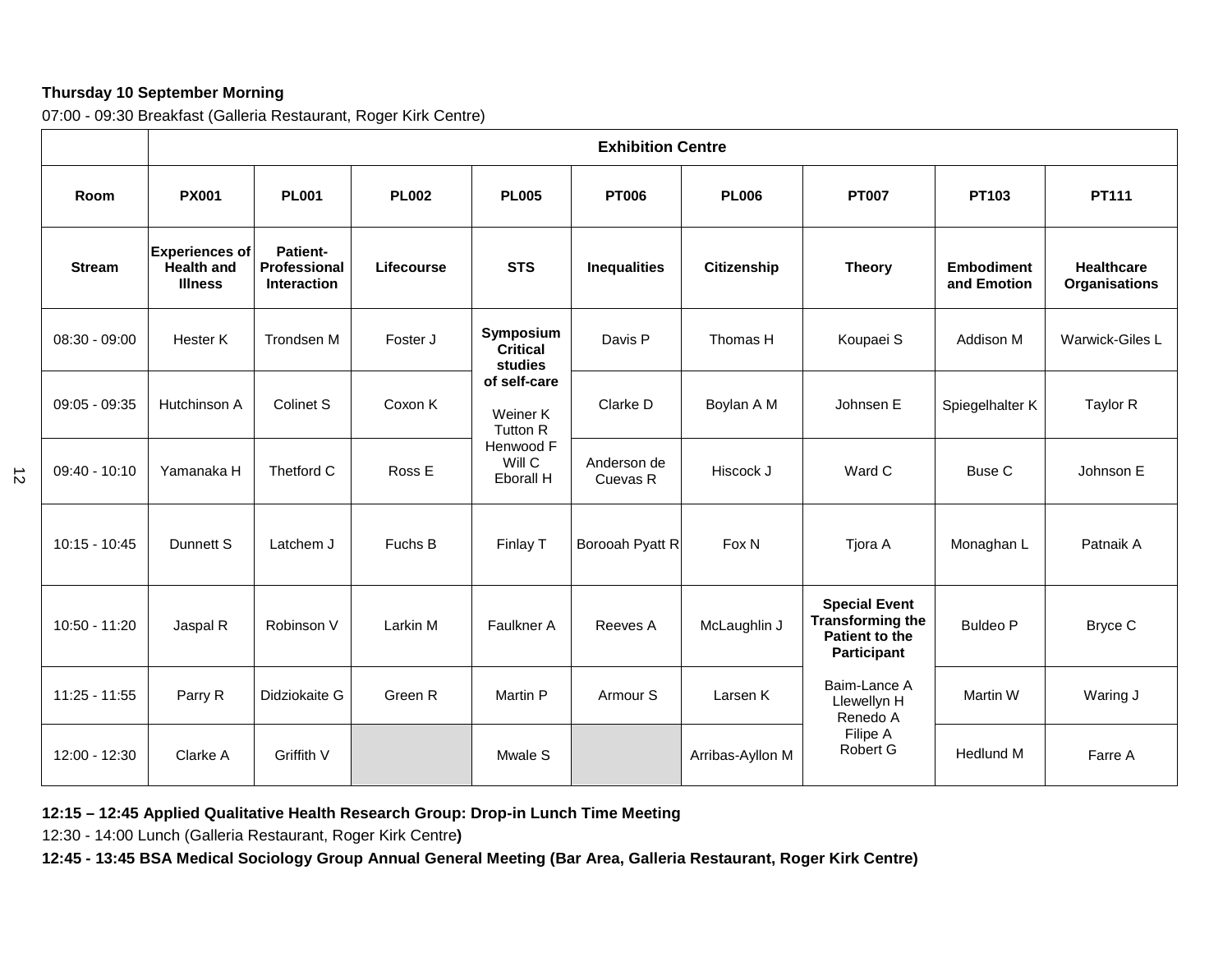## **Thursday 10 September Afternoon**

|               | <b>Exhibition Centre</b>                                     |                                                       |                                                                                                           |                                                                                                                            |                                            |                             |                                          |                                                     |                                              |  |
|---------------|--------------------------------------------------------------|-------------------------------------------------------|-----------------------------------------------------------------------------------------------------------|----------------------------------------------------------------------------------------------------------------------------|--------------------------------------------|-----------------------------|------------------------------------------|-----------------------------------------------------|----------------------------------------------|--|
| Room          | <b>PX001</b>                                                 | <b>PL001</b>                                          | <b>PL002</b>                                                                                              | <b>PL005</b>                                                                                                               | <b>PT006</b>                               | <b>PL006</b>                | <b>PT007</b>                             | <b>PT103</b>                                        | PT111                                        |  |
| <b>Stream</b> | <b>Experiences of</b><br><b>Health and</b><br><b>Illness</b> | Lifecourse -<br>Ageing and<br><b>Dementia</b>         | Lifecourse                                                                                                | <b>STS</b>                                                                                                                 | <b>Politics of Health</b>                  | <b>Citizenship</b>          | <b>Health Service</b><br><b>Delivery</b> | <b>Pharmaceutic</b><br>als                          | <b>Professions /</b><br><b>Health Policy</b> |  |
| 14:00 - 14:30 | Kristiansen T M                                              | <b>Special Event</b><br><b>Knowing Dementia</b>       | <b>Bissell P</b>                                                                                          | Standing H                                                                                                                 | <b>Theorising</b><br>Processes of          | Komporozos-<br>Athanasiou A | Sandaunet A G                            | Abraham J                                           | Xyrichis A                                   |  |
| 14:35 - 15:05 | Harries T                                                    | Milne R<br>Atkinson S<br><b>Balmer A</b><br>Moreira T | Hislop J                                                                                                  | <b>Haddow G</b>                                                                                                            | Change<br>Popay J<br>Orton L<br>Ponsford R | Ochieng C                   | Melby L                                  | Sugiura L                                           | Corbacioglu G                                |  |
| 15:10 - 15:40 | Page P                                                       | Swallow J                                             | Gilleard C                                                                                                | Lyle K                                                                                                                     | Powell K<br>Lewis S                        | Underwood J                 | Godfrey M                                | Sociology<br><b>Funding</b><br><b>Opportunities</b> | Chapple A                                    |  |
| 15:45 - 16:15 | Remnant J                                                    | Gjernes T                                             | Taylor S                                                                                                  | Lowey R                                                                                                                    | Scambler G                                 | Maguire K                   | Checkland K                              | at the<br>Wellcome<br><b>Trust</b><br>O'Connor D    | Cluley V                                     |  |
| 16:20 - 16:50 | Solbraekke K N                                               | Kelley R                                              | Symposium<br><b>Deconstructing</b><br><b>Donation</b><br>Firth LJ<br>Farnworth A<br>Seymour J<br>Ashall V | Symposium<br>Science,<br><b>Sceptics and</b><br><b>Therapy</b><br><b>Cultures</b><br>Brosnan C<br>Danell J A<br>Vuolanto P | Ellis K                                    | Madden M                    | Jeavons S                                | Ozieranski P                                        | Maldonardo O<br>J                            |  |
| 16:55 - 17:25 | Heavey E                                                     | Hillman A                                             |                                                                                                           |                                                                                                                            | Collins C                                  | Redwood S                   | Goodwin D                                | Rathbone A                                          | Wood F                                       |  |
| 17:30 - 18:00 | Bernstein C                                                  | Saletti-Cuesta L                                      | Mahon-Daly P<br>Timmons S<br>Ralley S<br>Hudson N<br>Herbrand C<br>Davda P                                |                                                                                                                            | Clair A                                    | Gibson K                    |                                          | Poplavska E                                         | Keogh P                                      |  |

**19:30 – 23:00 Conference dinner and Ceilidh, Galleria Restaurant, Roger Kirk Centre (required pre-booking).** 

 $\vec{\omega}$